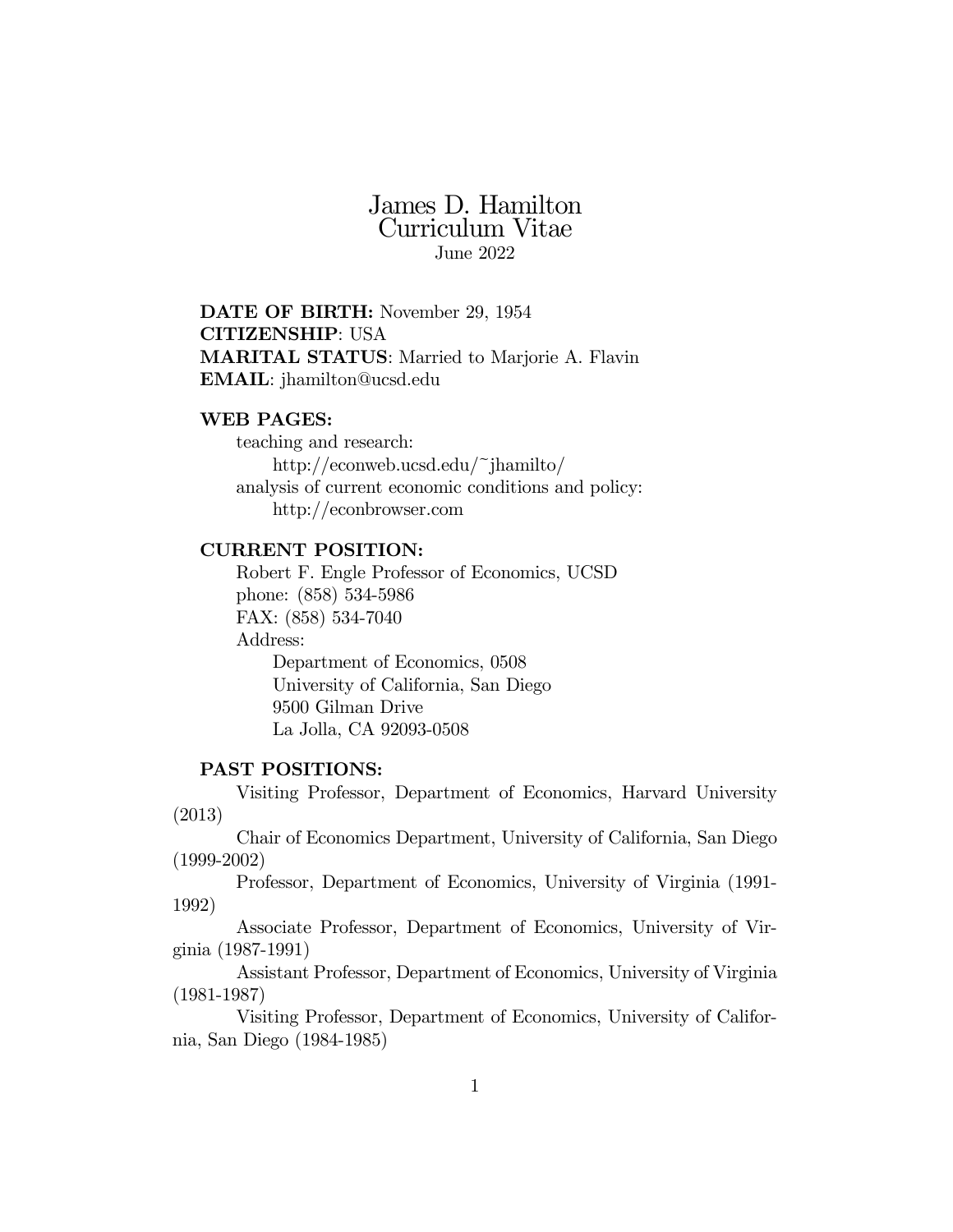## EDUCATION:

Ph.D., Economics, University of California, Berkeley, 1983 M.A. Economics, University of California, Berkeley, 1981 B.A., Economics, Colorado College, 1977

#### PRIMARY FIELDS:

Macroeconomics Econometrics Energy economics

#### KEYNOTE TALKS AND HONORARY LECTURES:

Keynote Speaker, 6th International Workshop on Financial Markets and Nonlinear Dynamics, Paris, June 2022

Juli Plant Grainger Lecture, University of Wisconsin, September 2019

Keynote Speaker, China Annual Conference of the Chinese Economists Society, Dalian, China, June 2019

Keynote Speaker, Fifth International Symposium in Computational Economics and Finance, Paris, April 2018

Keynote Speaker, Continuing Education in Macroeconometrics, Wellington, New Zealand, December 2016

CREATES Distinguished Speaker, Aarhus University, November 2015 Keynote Speaker, Fixed Income Risk: Measurement, Modeling and

Management, New York University Volatility Institute, April 2015

Eric Hanson Memorial Lecture, University of Alberta, March 2015 Keynote Speaker, first annual meeting of the International Associa-

tion for Applied Econometrics, London, June 2014

Keynote Speaker, Workshop on Commodity Price Dynamics and Financialization, Oslo, June 2014

Keynote Speaker (Granger Memorial Lecture), International Symposium on Forecasting, Seoul Korea, June 2013

Keynote Speaker, Workshop on Oil and Economy, Bank of France, Paris, France November 2012

Keynote Speaker, 50th Annual Winter Institute, St. Cloud, MN February 2012

Invited Speaker, Society for Financial Econometrics Fourth Annual Conference, Chicago, IL June 2011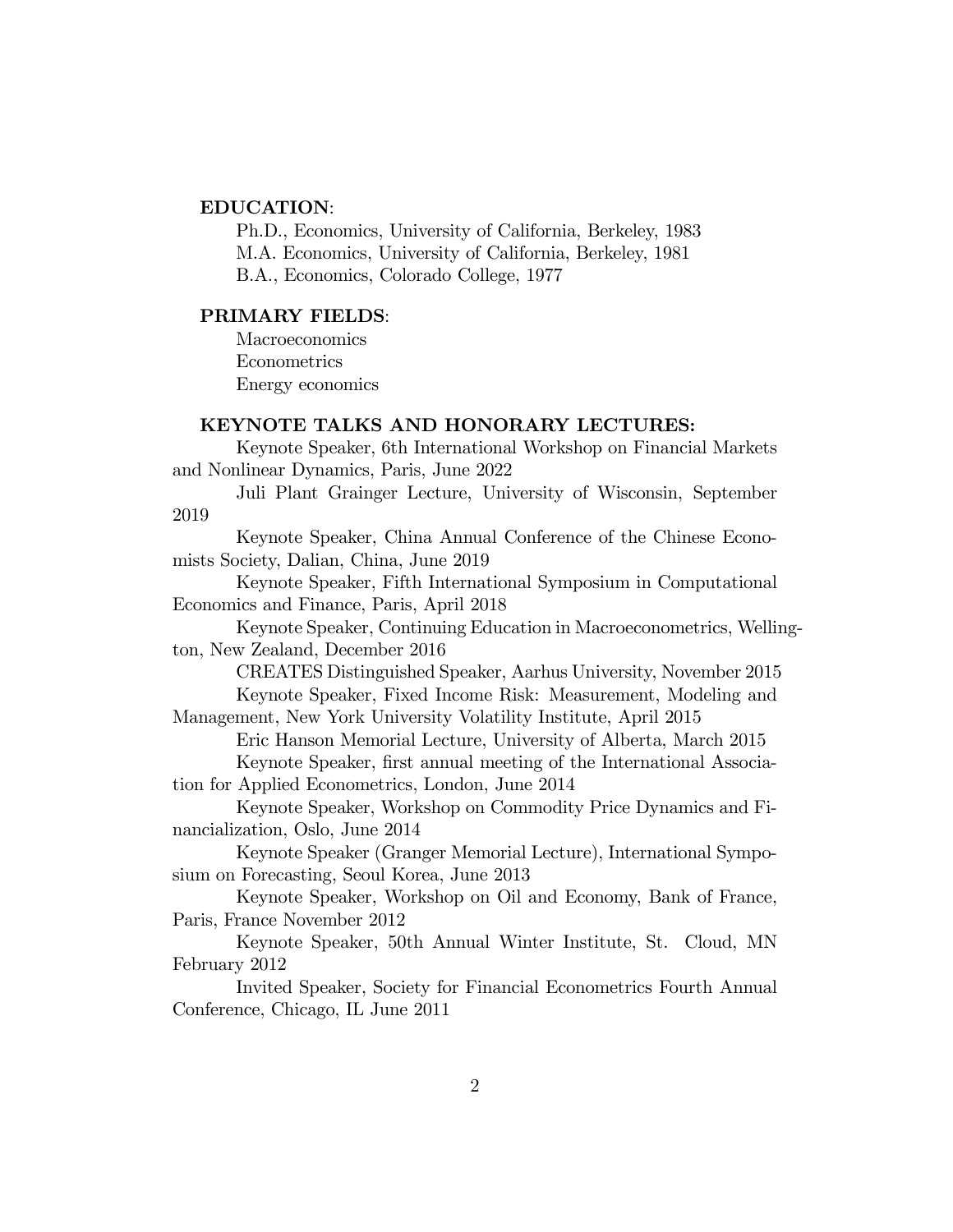Keynote Speaker, United States Flat Panel Display Conference, San Diego, CA, March 2011

Keynote Speaker, UCR Conference on Business Cycles: Theoretical and Empirical Advances, Riverside, CA, April 2009

Keynote Speaker, 5th Colloquium on Modern Tools for Business Cycle Analysis, Luxembourg, September 2008

Keynote Speaker (Esther Peterson Lecture), Joint Meeting of the American Agricultural Economics Association and the American Council on Consumer Interests, Orlando, FL July 2008

Keynote Speaker, Society for Nonlinear Dynamics and Econometrics Sixteenth Annual Symposium, San Francisco, CA, April 2008

Keynote Speaker, Missouri Economic Conference, Columbia, MO, March 2007

Keynote Speaker, Seventeenth Annual European Conference of the Econometrics Community, Rotterdam, Amsterdam, December 2006

Keynote Speaker, Fifteenth Mexican Colloquium on Mathematical Economics and Econometrics, Tijuana, Mexico, November 2005

Invited Speaker, Far Eastern Meetings of the Econometric Society, Seoul, Korea, July 2004

Keynote Speaker (E. J. Hannan Lecture), Australasian Meeting of the Econometric Society, Brisbane, Australia, July 2002

Keynote Speaker, Conference on State-Space Models, Regime-Switching, and Identification, Washington University, St. Louis, Missouri, May 2002

Clarence Tow Lecture, University of Iowa, April 2002

Plenary Speaker, Midwest Macroeconomics Conference, Nashville, TN, April 2002

J. Fish and Lillian F. Smith Lecture, Brigham Young University, March 1999

## OTHER HONORS AND AWARDS:

Fellow of the Society for Economic Measurement (since 2021) Best Paper Award 2020, Journal of Monetary Economics

Founding Fellow of International Association for Applied Econometrics (since 2018)

Chancellor's Associates Award for Excellence in Research in Humanities and Social Sciences, University of California at San Diego, April 2015

Conference in Honor of James Hamilton, Federal Reserve Bank of San Francisco, September 2014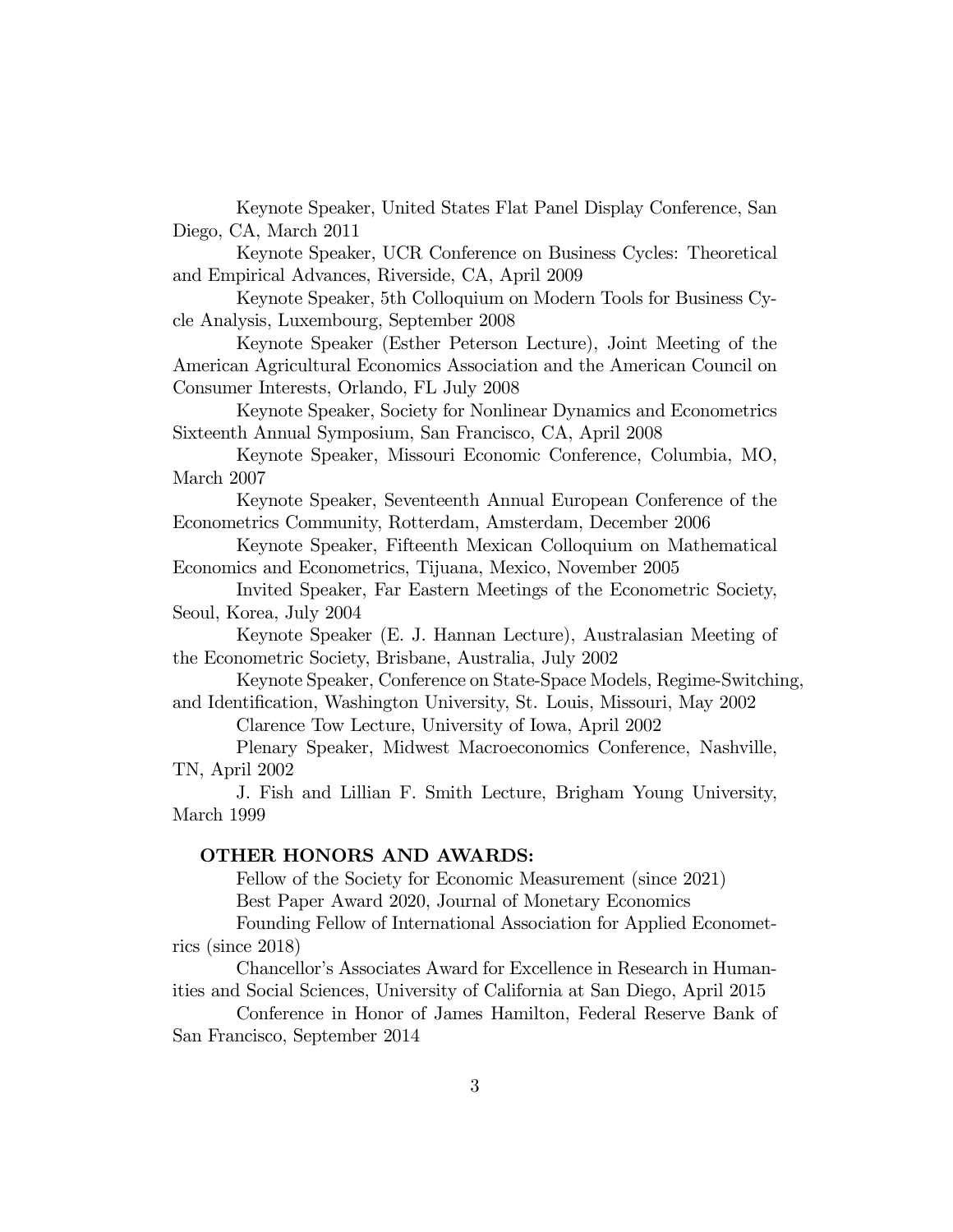Award for Outstanding Contributions to the Profession of Energy Economics and to its Literature, International Association for Energy Economics, June 2014

UCSD Economics Graduate Teaching Award (2019, 2014, 2013, 2011, 2008, 2007)

UCSD Economics Undergraduate Teaching Award (2016)

Best Paper Award 2010-2011, International Institute of Forecasters Fellow of *Journal of Econometrics* (since 2003)

Listed in *Who's Who in Economics*, Fourth Edition, 2003

Research Associate of the National Bureau of Economic Research (since 1999)

Fellow of Econometric Society (since 1996)

Ranked among the 50 most productive American economists during 1984-93 in "Trends in Rankings of Economics Departments in the U.S.: An Update," L. C. Scott and P. M. Mitias, Economic Inquiry, April 1996, pp. 378-400

Colorado State Debate Champion, 1973

## CURRENT WORKING PAPERS:

"Supply, Demand, and Specialized Production," revised June 2022.

"Principal Component Analysis for Nonstationary Series," coauthored with Jin Xi, June 2022.

"Advances in Using Vector Autoregressions to Estimate Structural Magnitudes," coauthored with Christiane Baumeister, revised January 2022.

"Measuring the Credit Gap," coauthored with Daniel Leff, revised June 2020.

"Structural Interpretation of Vector Autoregressions with Incomplete Identification: Setting the Record Straight," coauthored with Christiane Baumeister, revised April 2020.

#### BOOKS:

*Time Series Analysis*, Princeton University Press, 1994. Over 50,000 copies sold. Italian translation published by Monduzzi Editore, 1995. Chinese translation, Shanghai People's Publishing House. Japanese translation: The Asano Agency, Inc.

*Advances in Markov-Switching Models,* Physica-Verlag, 2002. Coedited with Baldev Raj.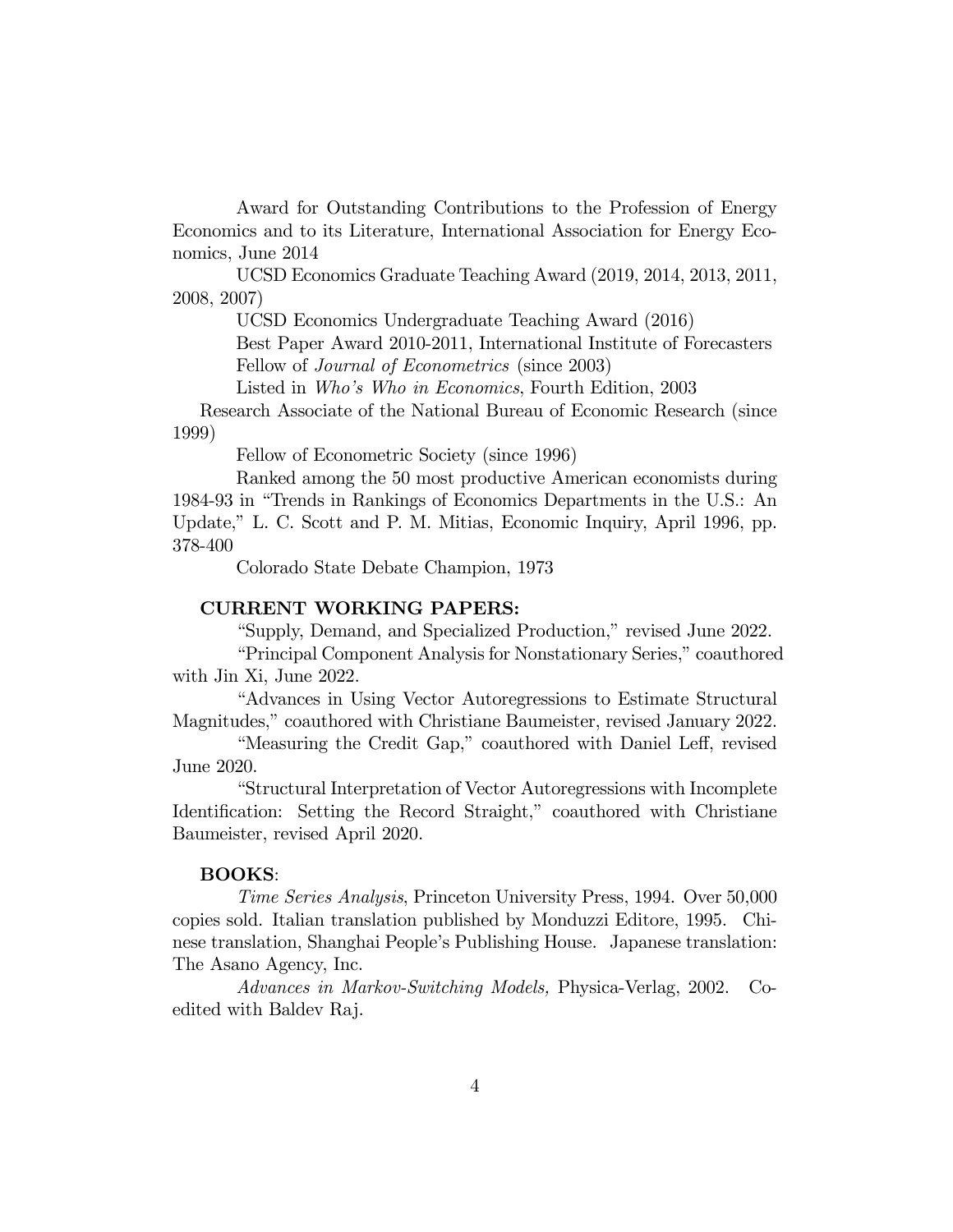## JOURNAL ARTICLES:

"Structural Vector Autoregressions with Imperfect Identifying Information," *American Economic Association Papers and Proceedings 112* (May 2022): 466-470 (coauthored with Christiane Baumeister).

"Measuring Labor-Force Participation and the Incidence and Duration of Unemployment," *Review of Economic Dynamics,* 4 (April 2022): 1-32 (coauthored with Hie Joo Ahn).

"Measuring Global Economic Activity," *Journal of Applied Econometrics,* 36(3) (April/May 2021): 293-303.

"Drawing Conclusions from Structural Vector Autoregressions Identified on the Basis of Sign Restrictions," *Journal of International Money and Finance,* 109 (2020): 102250 (coauthored with Christiane Baumeister).

"Heterogeneity and Unemployment Dynamics," *Journal of Business and Economic Statistics,* 38(3) (July 2020): 554-569 (coauthored with Hie Joo Ahn).

"Structural Interpretation of Vector Autoregressions with Incomplete Identification: Revisiting the Role of Oil Supply and Demand Shocks," *American Economic Review,* 109 (May 2019): 1873-1920 (coauthored with Christiane Baumeister).

"Inference in Structural Vector Autoregressions When the Identifying Assumptions are Not Fully Believed: Re-evaluating the Role of Monetary Policy in Economic Fluctuations," *Journal of Monetary Economics,* 100 (December 2018): 48-65 (coauthored with Christiane Baumeister).

"Why You Should Never Use the Hodrick-Prescott Filter," *Review of Economics and Statistics,* 100 (December 2018): 831-843.

"The Efficacy of Large-Scale Asset Purchases When the Short-term Interest Rate is at its Effective Lower Bound," *Brookings Papers on Economic Activity,* Fall 2018, 543-554.

"Robust Bond Risk Premia," *Review of Financial Studies* 31 (February 2018): 399-448 (coauthored with Michael Bauer).

"The Equilibrium Real Funds Rate: Past, Present and Future," *IMF Economic Review* 64 (November 2016): 660-707 (coauthored with Ethan Harris, Jan Hatzius and Kenneth West).

"Sign Restrictions, Structural Vector Autoregressions, and Useful Prior Information," *Econometrica* 83 (September 2015): 1963-1999 (coauthored with Christiane Baumeister).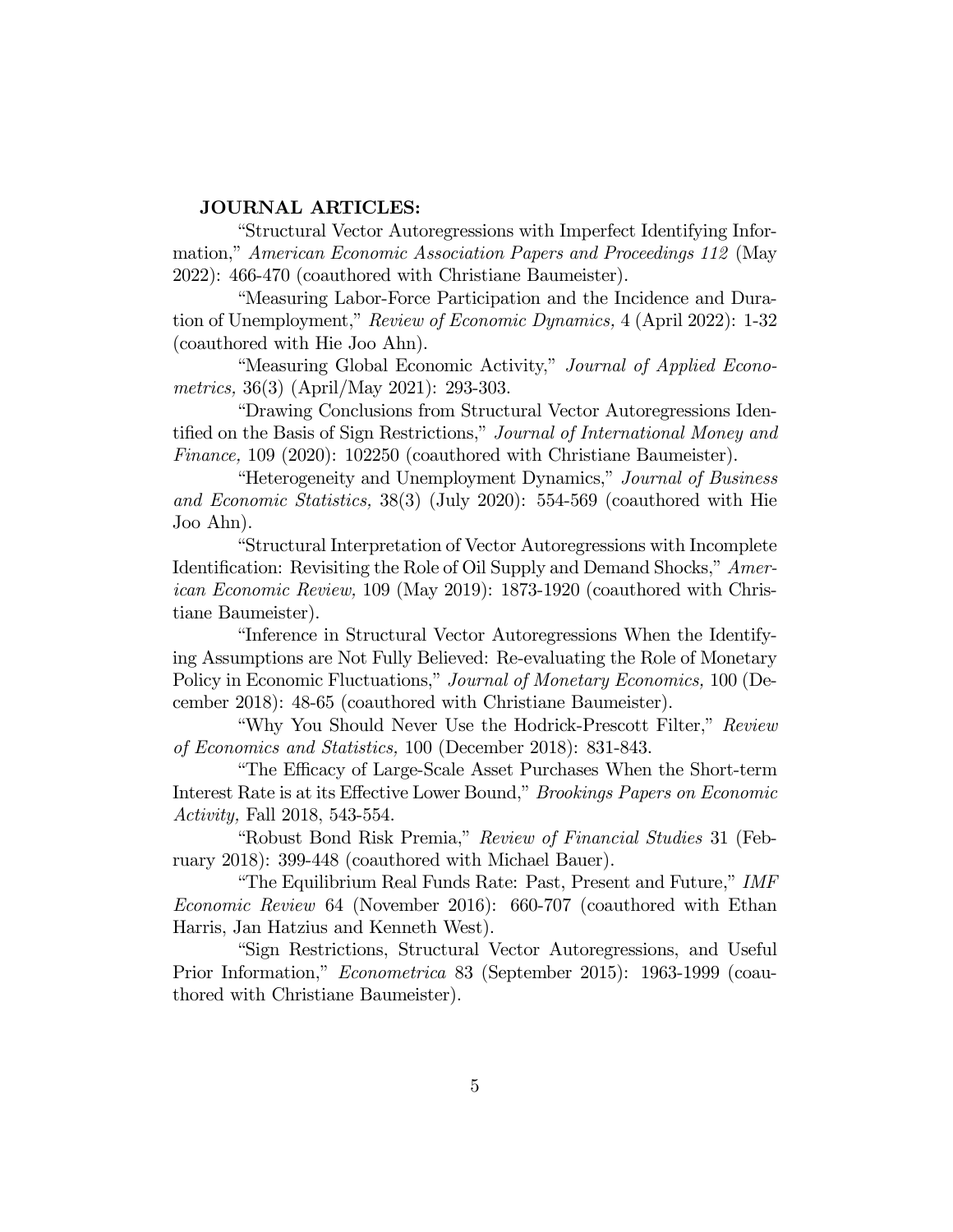"Effects of Index-Fund Investing on Commodity Futures Prices," *International Economic Review* 56 (February 2015): 187-205 (coauthored with Jing Cynthia Wu).

"Off-Balance-Sheet Federal Liabilities," *Cato Papers on Public Policy* 3 (2013-2014): 1-40.

"Risk Premia in Crude Oil Futures Prices," *Journal of International Money and Finance* 42 (April 2014): 9-37 (coauthored with Jing Cynthia Wu).

"Testable Implications of Affine-Term-Structure Models," *Journal of Econometrics* 178 (January 2014): 231—242 (coauthored with Jing Cynthia Wu).

"The Propagation of Regional Recessions," *Review of Economics and Statistics* 94, no. 4 (November 2012): 935-947 (coauthored with Michael T. Owyang).

"Identification and Estimation of Gaussian Affine Term Structure Models," *Journal of Econometrics* 168, no. 2 (June 2012): 315-331 (coauthored with Jing Cynthia Wu).

"The Effectiveness of Alternative Monetary Policy Tools in a Zero Lower Bound Environment," *Journal of Money, Credit and Banking* 44, no. 1 (Supplement, February 2012): 3-46 (coauthored with Jing Cynthia Wu).

"Nonlinearities and the Macroeconomic Effects of Oil Prices," *Macroeconomic Dynamics,* 15, no. S3 (2011): 364-378

"Calling Recessions in Real Time," *International Journal of Forecasting* 27, no. 4 (October-December 2011): 1006-1026. Winner of International Journal of Forecasting Best Paper Award 2010-2011. "Response to Comments," pages 1039-1040.

"The Market-Perceived Monetary Policy Rule," *American Economic Journal: Macroeconomics* 3 (July 2011): 1-28 (coauthored with Seth Pruitt and Scott Borger).

"Sources of Variation in Holding Returns for Fed Funds Futures Contracts," *Journal of Futures Markets* 31, no. 3 (2011): 205-229 (coauthored with Tatsuyoshi Okimoto).

"Causes and Consequences of the Oil Shock of 2007-08," *Brookings Papers on Economic Activity,* Spring 2009: 215-259.

"Daily Changes in Fed Funds Futures Prices," *Journal of Money, Credit, and Banking,* 41, no. 4 (June 2009): 567-582.

"Understanding Crude Oil Prices," *Energy Journal,* 30, no. 2 (2009): 179-206.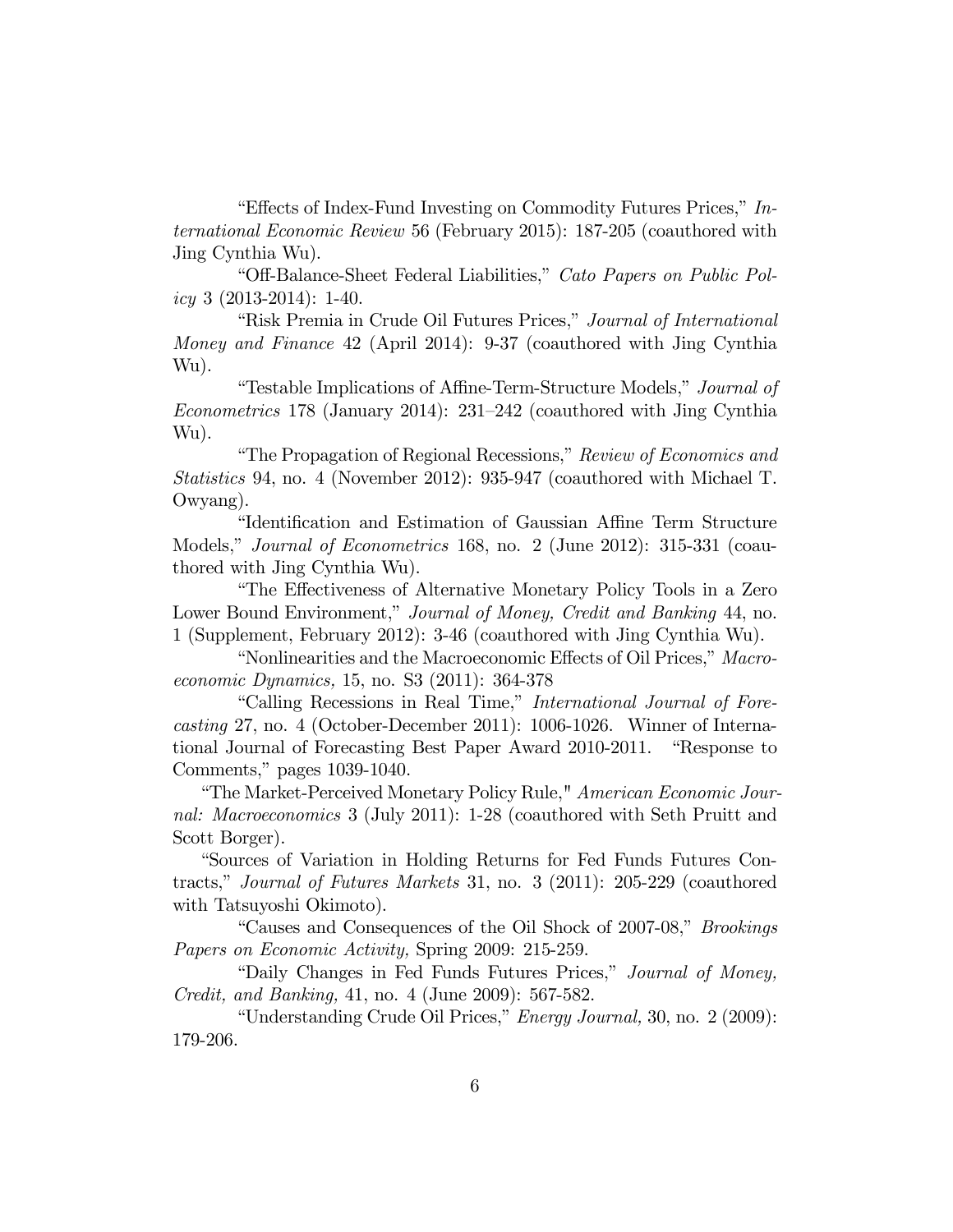"Daily Monetary Policy Shocks and New Home Sales," 2008, *Journal of Monetary Economics,* 55 (2008): 1171-1190.

"Assessing Monetary Policy Effects Using Daily Fed Funds Futures," *Federal Reserve Bank of St. Louis Review,* July/August 2008: 377-393.

"Normalization in Econometrics," *Econometric Reviews,* 2007 (26, nos. 2—4): 221—252. (coauthored with Daniel F. Waggoner and Tao Zha).

"Computing Power and the Power of Econometrics," *Medium Econometrische Toepassingen,* 14(2) (Spring 2006): 32-38.

"What's Real About the Business Cycle?" *Federal Reserve Bank of St. Louis Review,* July/August 2005 (87, no. 4): 435-452.

"Oil Shocks and Aggregate Macroeconomic Behavior: The Role of Monetary Policy," *Journal of Money, Credit, and Banking,* 36 (April 2004): 265-286 (coauthored with Ana Maria Herrera).

"Why Are Prices Sticky? The Dynamics of Wholesale Gasoline Prices," *Journal of Money, Credit, and Banking,* 36 (February 2004): 17- 37 (coauthored with Michael C. Davis)

"What Is an Oil Shock?", *Journal of Econometrics*, 113 (April 2003): 363-398.

"A Model of the Federal Funds Target," *Journal of Political Economy,* 110 (October 2002): 1135-1167 (coauthored with Oscar Jorda).

"On the Interpretation of Cointegration in the Linear-Quadratic Inventory Model," *Journal of Economic Dynamics and Control,* 26 (October 2002): 2037-2049.

"New Directions in Business Cycle Research and Financial Analysis," *Empirical Economics,* 27 (2002): 149-162 (coauthored with Baldev Raj).

"A Re-Examination of the Predictability of the Yield Spread for Real Economic Activity," *Journal of Money, Credit and Banking*, 34 (May 2002): 340-360 (coauthored with Dong Heon Kim).

"A Parametric Approach to Flexible Nonlinear Inference," *Econometrica,* 69 (May 2001): 537-573.

"The Augmented Solow Model and the Productivity Slowdown," *Journal of Monetary Economics, 42* (December 1998): 495-509 (coauthored with Josefina Monteagudo).

"Measuring the Liquidity Effect," *American Economic Review*, 87, no. 1 (March 1997): 80-97.

"Stock Market Volatility and the Business Cycle," *Journal of Applied Econometrics*, 11, no. 5 (September-October 1996): 573-593 (coauthored with Gang Lin).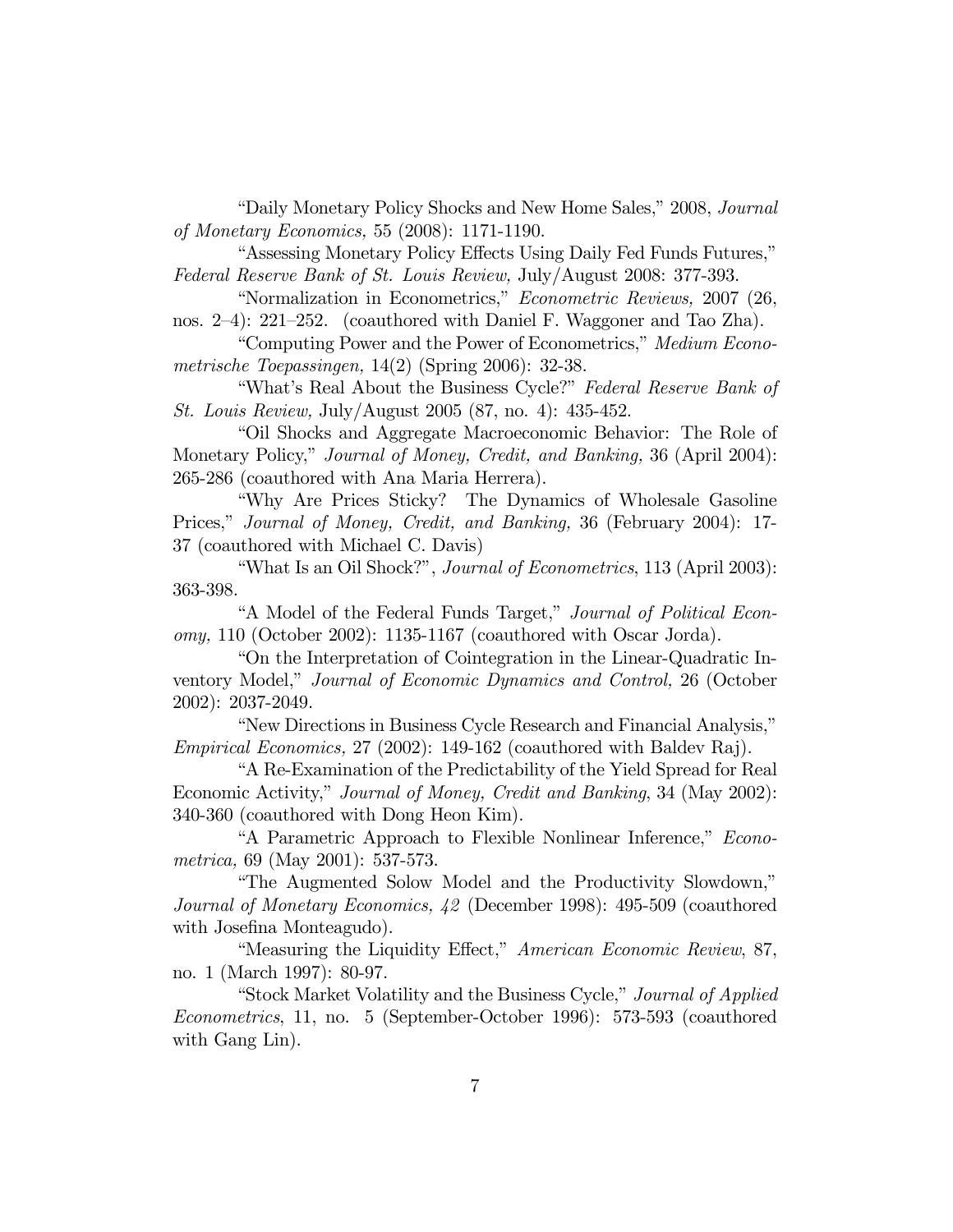"The Daily Market for Federal Funds," *Journal of Political Economy*, 104, no. 1 (February 1996): 26-56.

"Specification Testing in Markov-Switching Time-Series Models," *Journal of Econometrics*, 70, no. 1 (January 1996): 127-157. Spanish translation published in *Cuadernos Economicos de ICE*, Sept. 1994.

"What Do the Leading Indicators Lead?", *Journal of Business*, 69, no. 1 (January 1996): 27-49 (coauthored with Gabriel Perez-Quiros).

"Autoregressive Conditional Heteroskedasticity and Changes in Regime," *Journal of Econometrics*, September/October 1994, 64, pp. 307-333 (coauthored with Raul Susmel).

"Was the Deflation During the Great Depression Anticipated? Evidence from the Commodity Futures Market," *American Economic Review*, March 1992, pp. 157-178. Reprinted in *The Economics of Deflation,* edited by Pierre L. Siklos, Edward Elgar Publishing Inc., 2005.

"A Quasi-Bayesian Approach to Estimating Parameters for Mixtures of Normal Distributions," *Journal of Business and Economic Statistics*, 9, January 1991, pp. 27-39.

"Long Swings in the Dollar: Are They in the Data and Do Markets Know It?", *American Economic Review*, September 1990, pp. 689-713 (coauthored with Charles Engel).

"Analysis of Time Series Subject to Changes in Regime," *Journal of Econometrics*, 45, July/August 1990, pp. 39-70.

"A New Approach to the Economic Analysis of Nonstationary Time Series and the Business Cycle," *Econometrica*, 57, March 1989, pp. 357-384. Reprinted in *Financial Econometrics,* edited by Andrew Lo, Edward Elgar Publishing Ltd., 2006.

"Rational Expectations Econometric Analysis of Changes In Regime: An Investigation of the Term Structure of Interest Rates," *Journal of Economic Dynamics and Control*, 12, June/September 1988, pp. 385-423.

"A Neoclassical Model of Unemployment and the Business Cycle," *Journal of Political Economy*, 96, June 1988, pp. 593-617.

"The Role of the International Gold Standard in Propagating the Great Depression," *Contemporary Policy Issues*, 6, April 1988, pp. 67-89.

"Monetary Factors in the Great Depression," *Journal of Monetary Economics*, March 1987, pp. 145-169.

"A Standard Error for the Estimated State Vector of a State-Space Model," *Journal of Econometrics*, December 1986, pp. 387-397.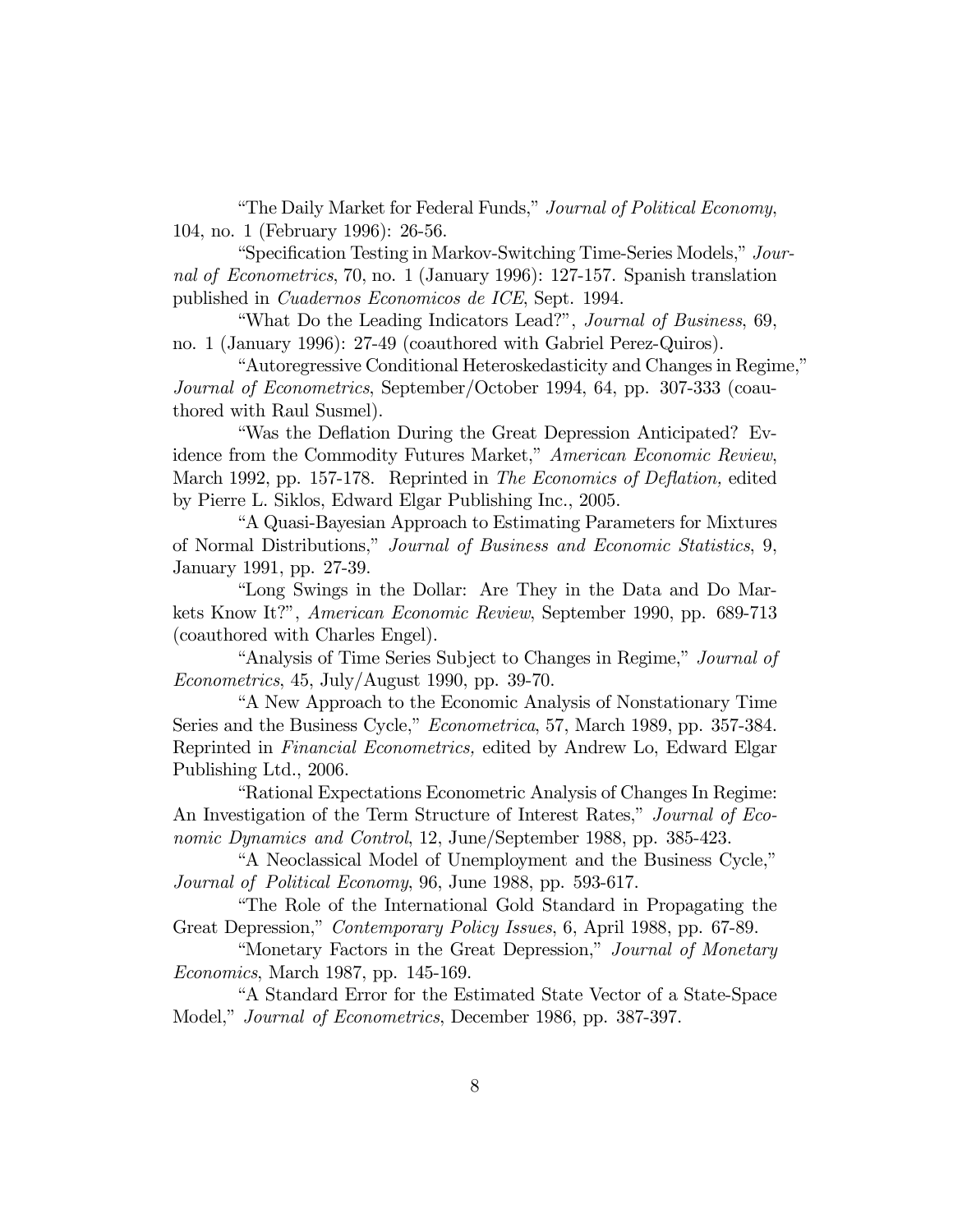"On Testing for Self-Fulfilling Speculative Price Bubbles," *International Economic Review*, October 1986, pp. 545-552.

"On the Limitations of Government Borrowing: A Framework for Empirical Testing," *American Economic Review*, September 1986, pp. 808- 819, (coauthored with Marjorie A. Flavin).

"Kalman Filter Estimation of Unobserved Monthly Expectations of Inflation," *Journal of Business and Economic Statistics*, April 1986, pp. 147- 160, (coauthored with Edwin Burmeister and Kent D. Wall).

"Uncovering Financial Market Expectations of Inflation," *Journal of Political Economy*, December, 1985, pp. 1224-1241.

"The Observable Implications of Self-Fulfilling Expectations," *Journal of Monetary Economics*, November 1985, pp. 353-373, (coauthored with Charles H. Whiteman).

"Historical Causes of Postwar Oil Shocks and Recessions," *Energy Journal*, January 1985, pp. 97-116.

"Oil and the Macroeconomy Since World War II," *Journal of Political Economy*, April 1983, pp. 228-248.

"Dynamics of Terrorism," *International Studies Quarterly*, March 1983, pp. 39-54, (coauthored with Lawrence C. Hamilton).

"Models of Social Contagion," *Journal of Mathematical Sociology*, June 1981, pp. 133-160, (coauthored with Lawrence C. Hamilton).

#### OTHER ARTICLES:

"Perspectives on U.S. Monetary Policy Tools and Instruments," pp. 173-210, in *Strategies for Monetary Policy,* edited by John H. Cochrane and John B. Taylor, Hoover Institution Press, 2020.

"A Skeptical View of the Impact of the Fed's Balance Sheet," coauthored with David Greenlaw, Ethan Harris, and Kenneth West, *U.S. Monetary Policy Forum Critical-Issue Report,* 2018.

"The Efficacy of Large-Scale Asset Purchases When the Short-term Interest Rate is at its Effective Lower Bound," *Brookings Papers on Economic Activity*, Fall 2018.

"Macroeconomic Regimes and Regime Shifts," *Handbook of Macroeconomics,* Volume 2A, pp. 163-201, edited by Harald Uhlig and John Taylor, Amsterdam: Elsevier, 2016.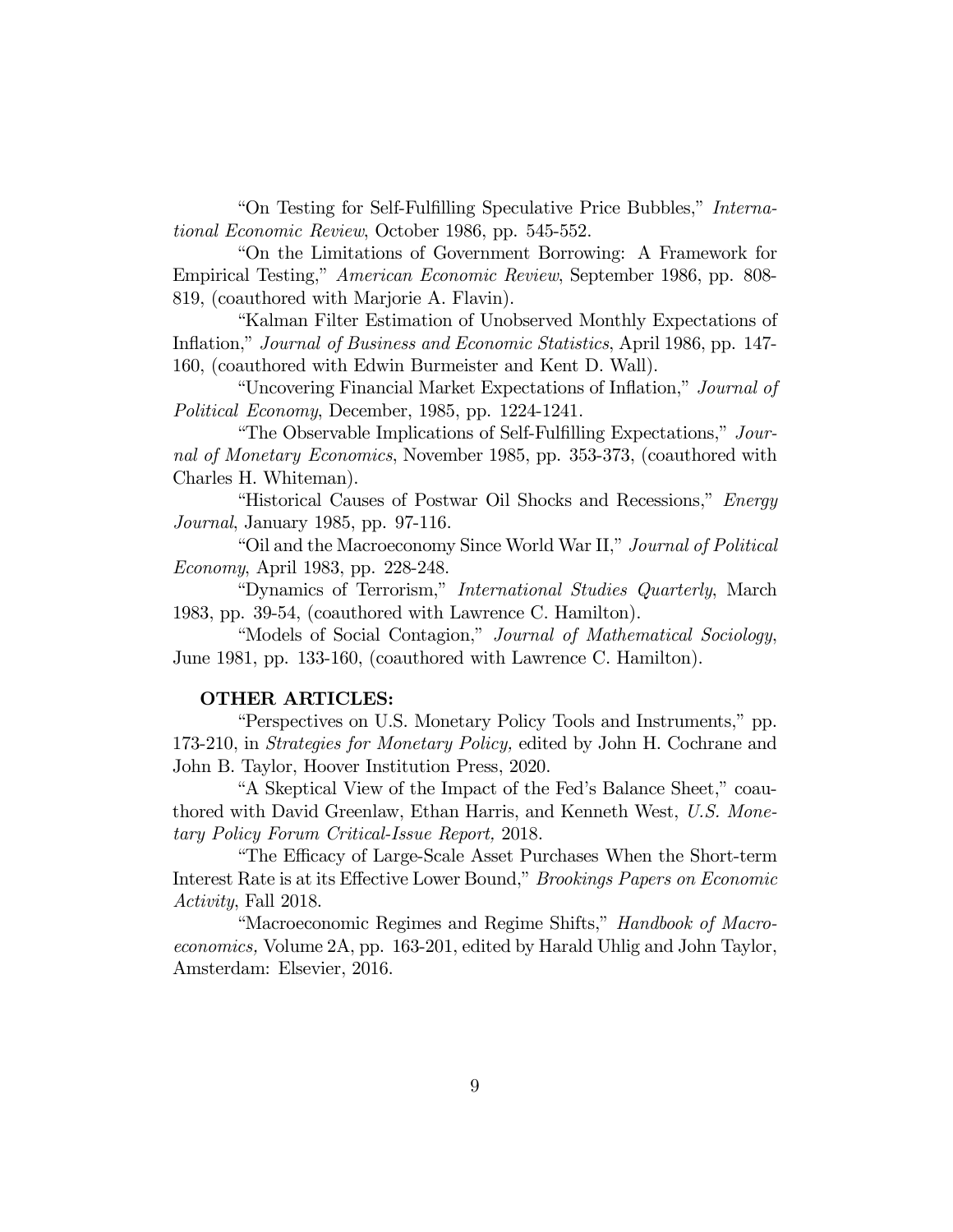"Crunch Time: Fiscal Crises and the Role of Monetary Policy," coauthored with David Greenlaw, Peter Hooper, and Frederic Mishkin, in *Proceedings of the U.S. Monetary Policy Forum 2013,* pp. 3-58. Initiative on Global Markets, Chicago Booth.

"Oil Prices, Exhaustible Resources, and Economic Growth," in *Handbook on Energy and Climate Change,* pp. 29-63, edited by Roger Fouqet, Cheltenham, United Kingdom: Edward Elgar Publishing, 2013.

"Historical Oil Shocks," in *Routledge Handbook of Major Events in Economic History,* pp. 239-265, edited by Randall E. Parker and Robert Whaples, New York: Routledge Taylor and Francis Group, 2013.

"Macroeconomics and ARCH," in *Festschrift in Honor of Robert F. Engle*, pp. 79-96, edited by Tim Bollerslev, Jeffry R. Russell and Mark Watson, Oxford University Press, 2010.

"Concerns about the Fed's New Balance Sheet," in *The Road Ahead for the Fed*, pp. 67-84, edited by John D. Ciorciari and John B. Taylor, Stanford: Hoover Insitution Press, 2009.

"Oil and the Macroeconomy," in *New Palgrave Dictionary of Economics,* 2nd edition, edited by Steven Durlauf and Lawrence Blume, Palgrave McMillan Ltd., 2008.

"Regime-Switching Models," in *New Palgrave Dictionary of Economics,* 2nd edition, edited by Steven Durlauf and Lawrence Blume, Palgrave McMillan Ltd., 2008.

"Dating Business Cycle Turning Points," in *Nonlinear Time Series Analysis of Business Cycles,* pp. 1-54, edited by Costas Milas, Philip Rothman, and Dick van Dijk, Amsterdam: Elsevier, 2006. (co-authored with Marcelle Chauvet)

"The Supply and Demand for Federal Reserve Deposits," *Carnegie-Rochester Conference Series on Public Policy,* Volume 49, December 1998, pp. 1-52,edited by Bennett T. McCallum, et. al.

"Supply Shocks," *Business Cycles and Depressions: An Encyclopedia*, pp. 669-671, edited by David Glasner. New York: Garland Publishing, Inc., 1997.

"Rational Expectations and the Economic Consequences of Changes in Regime," pp. 325-344, in *Macroeconometrics: Developments, Tensions, and Prospects*, edited by Kevin D. Hoover, Boston: Kluwer Academic Publishers, 1995.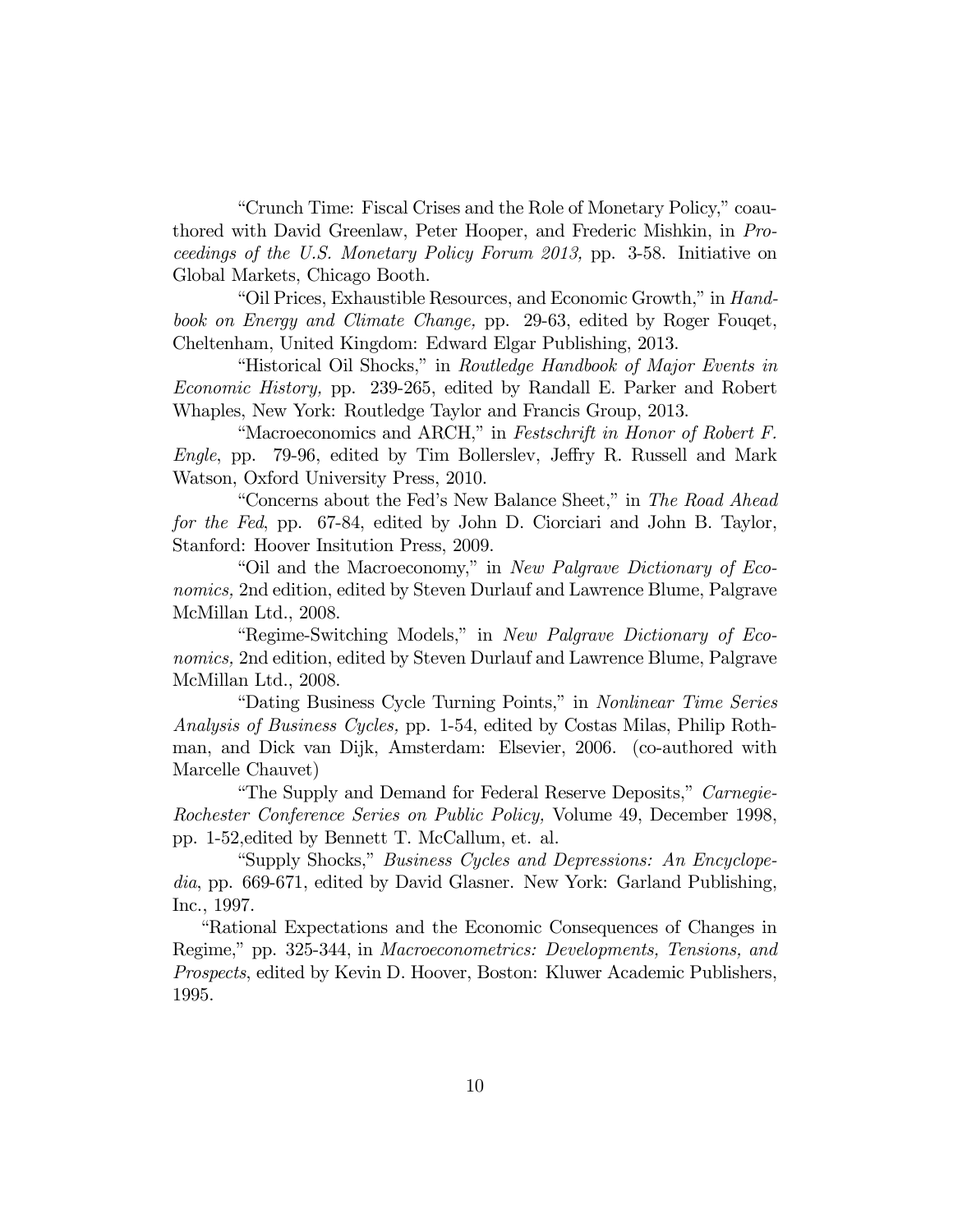"State-Space Models," in *Handbook of Econometrics*, Volume 4, pp. 3039-3080, edited by R. Engle and D. McFadden, Amsterdam: North Holland, 1994.

"Estimation, Inference, and Forecasting of Time Series Subject to Changes in Regime," in *Handbook of Statistics*, Volume 11, pp. 231-261, edited by G.S. Maddala, C. R. Rao, and H. D. Vinod, Amsterdam: North-Holland, 1993.

"Commercial Crises," *New Palgrave Dictionary of Money and Finance*, Volume 1, pp. 387-389, edited by J. Eatwell, M. Milgate, and P. Newman. London: Macmillan Press, 1992.

#### BOOK REVIEWS AND COMMENTS:

"Comments on 'Foreign Effects of Higher U.S. Interest Rates'", *Journal of International Money and Finance,* July 2019, vol. 95, 290-293.

"Discussion of 'Lower Bound Beliefs and Long-Term Interest Rates'", *International Journal of Central Banking,* 2017, vol. 13, pp. 203-212.

"Comment on 'Lower Oil Prices and the U.S. Economy: Is This Time Different?'", *Brookings Paper on Economic Activity*, Fall 2016, 337-343.

"Comment on 'The French Gold Sink and the Great Deflation of 1929-32'," *Cato Papers on Public Policy,* vol. 2: 2012-2013, pp. 49-56, edited by Jeffrey Miron. Washington DC: Cato Institute.

"Commentary: Import Prices and Inflation," *International Journal of Central Banking,* 2012, vol. 8, pp. 271-279.

"The Causes and Consequences of Rising Food Prices: Discussion," *American Journal of Agricultural Economics,* 2009, vol. 91, no. 5, 1257- 1258..

"Oil Prices and the Economic Downturn," Testimony before the Joint Economic Committee of the United States Congress, May 20, 2009.

Review of *China and the Global Energy Crisis* by Tatsu Kambara and Christopher Howe, *Energy Journal,* 2008, vol. 29, pp. 185-186.

"Commentary: Housing and the Monetary Transmission Mechanism," *Housing, Housing Finance, and Monetary Policy,* Federal Reserve Bank of Kansas City, pp. 415-422, 2008.

"Inside the Economist's Mind: A Book Review," *Macroeconomic Dynamics,* 2008, vol. 12, pp. 112-116.

"Comment on 'A Comparison of Two Business Cycle Dating Methods'," *Journal of Economic Dynamics and Control*, July 2003, vol. 27, number 9, pp. 1691-1693.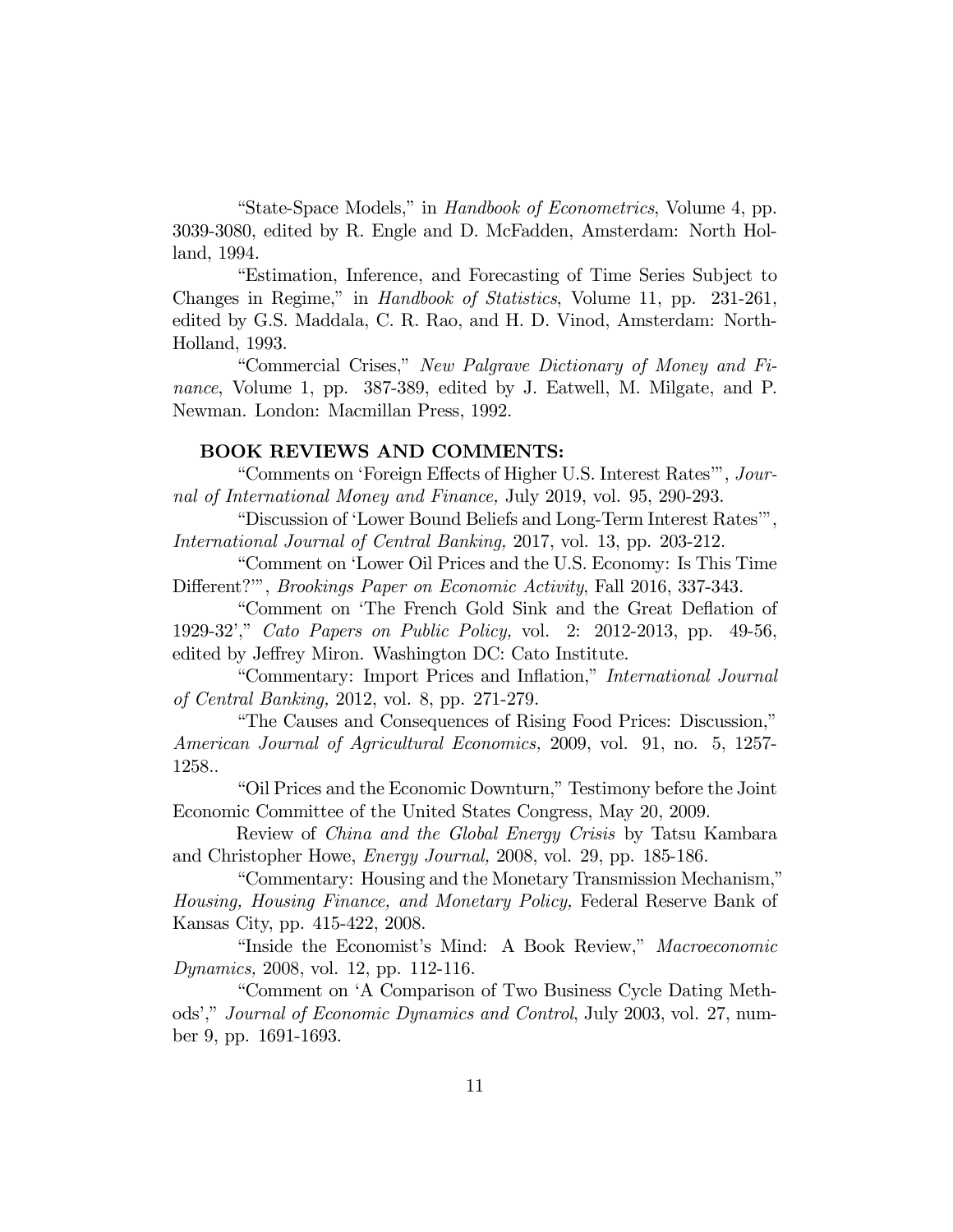Review of *State-Space Models with Regime Switching* by Chang-Jin Kim and Charles R. Nelson, *Econometric Reviews,* 2000, vol. 19, number 1, pp. 135-137.

"Comment on 'U.S. Oil Consumption, Oil Prices, and the Macroeconomy'," *Empirical Economics*, 1997, vol. 22, issue 1, pp. 153-156.

"This is What Happened to the Oil Price Macroeconomy Relation," *Journal of Monetary Economics*, 38, no. 2 (October 1996): 215-220.

"Associate Editor's Introduction: Changes in Regime and the Business Cycle," *Journal of Business and Economic Statistics*, July 1994, p. 267.

"Comment on 'Estimating Event Probabilities from Macroeconometric Models Using Stochastic Simulation'," in *Business Cycles, Indicators, and Forecasting*, pp. 176-178, edited by James H. Stock and Mark W. Watson, University of Chicago Press, 1993.

"Comment on 'The Quantitative Significance of the Lucas Critique'," *Journal of Business and Economic Statistics*, 9, October 1991, pp. 388-389.

"Comment on 'The Sustainability of Budget Deficits with Lump-Sum and with Income-Based Taxation'," *Journal of Money, Credit, and Banking*, 23, August 1991, part 2, pp. 608-612.

"The Long Run Behavior of the Velocity of Money: A Review Essay," *Journal of Monetary Economics*, 23, March 1989, pp. 335-344.

Review of Money in Historical Perspective by Anna J. Schwartz, *Journal of Economic Literature*, 27, March 1989, pp. 112-114.

Review of The Macroeconomic Effects of Energy Supply Disruptions by Bert Hickman, et. al., *Journal of Economic Literature*, 26 December 1988, pp. 1756-1757.

"Are the Macroeconomic Effects of Oil-Price Changes Symmetric? A Comment," *Carnegie-Rochester Conference Series on Public Policy*, 28, 1988, pp. 369-378.

## RESEARCH GRANTS:

"Advances in Macroeconomics and Econometrics," NSF Grant No. SES-0215754, from August 2002 through July 2005.

"Inventories, Oil Shocks, and Macroeconomic Dynamics," NSF Grant No. SES-0076072, from August 2000 through July 2002.

"A Flexible Parametric Approach to Nonlinear Data Analysis," NSF Grant No. SBR-9707771, from August 1997 through July 2000.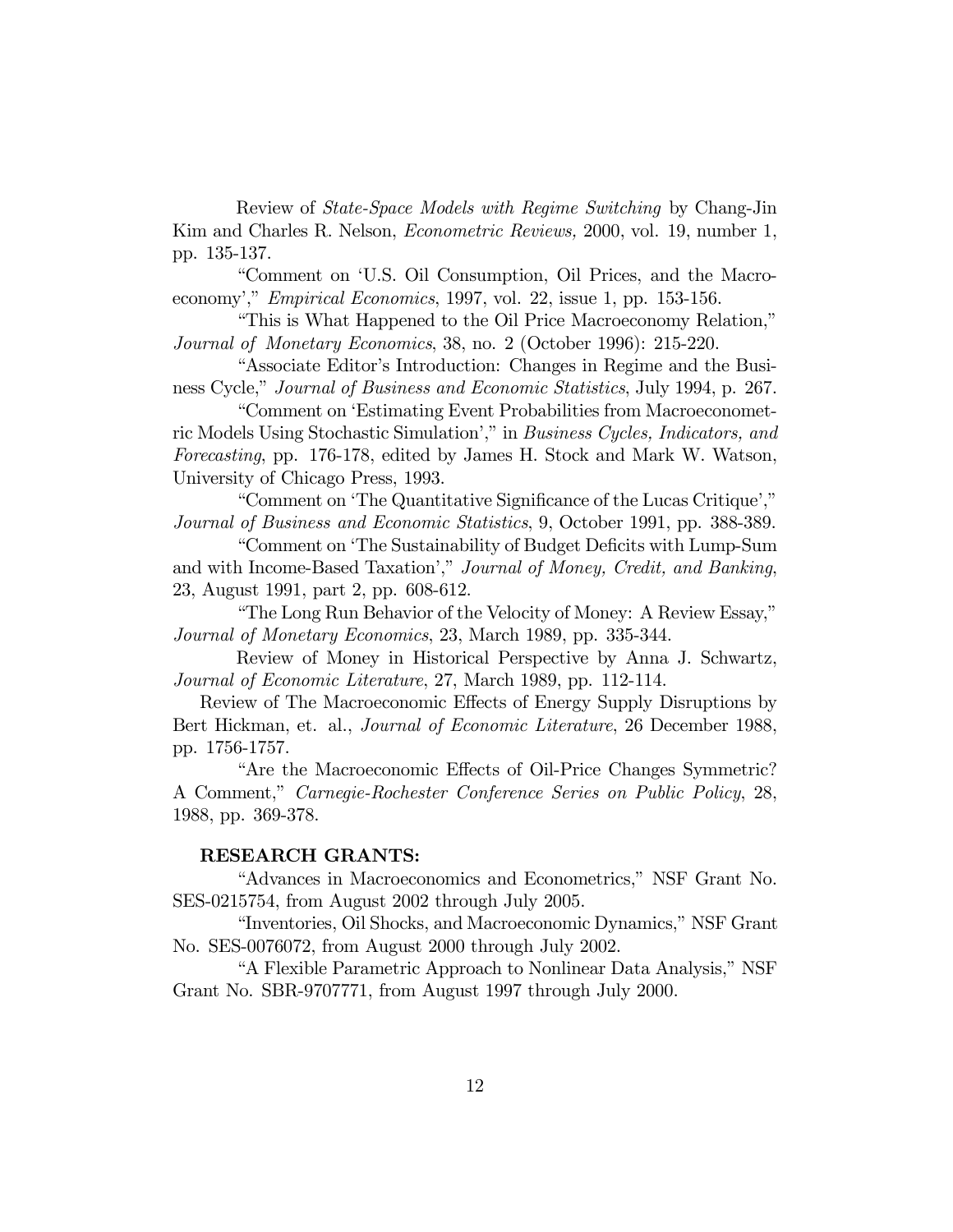"Analysis of the Transmission of Oil Price Shocks Through the Macroeconomy," subcontract for Department of Energy Grant No. AC05-84OR21400, from July 1996 to December 1996

"The Federal Funds Rate and the Monetary Transmission Mechanism," NSF Grant No. SBR-9308301, from August 1993 through July 1996

"Autoregressive Conditional Heteroskedasticity and Abrupt Changes in Regime," NSF Grant No. SES-8920752, for June 1990 through February 1992

"The Economic Analysis of Systems Subject to Changes in Regime," NSF Grant No. SES-8720731, for March 1988 through February 1990

National Science Foundation Graduate Fellowship, University of California, 1978-1981

### PROFESSIONAL AFFILIATIONS:

Co-editor:

Quantitative Economics, beginning 2022

Associate Editor:

Journal of Business and Economic Statistics, 1991-2022 Journal of Money, Credit and Banking, 1993-present

Board of Editors:

Energy Journal, 2021-present

American Economic Journal: Macroeconomics, 2008-2017

Panelist of U.S. Monetary Policy Forum:

University of Chicago, 2012-2021

Member of program committee:

2019, 2022 Oklahoma University Energy and Commodities Finance **Conference** 

2019, 2020, 2021 International Association for Applied Econometrics Conference

2018 NBER/NSF Time Series Conference

1996 summer meetings of the Econometric Society

1991 winter meetings of the Econometric Society

1990 World Congress of the Econometric Society

Research Advisor:

Federal Reserve Bank of Richmond, 1988 to 1992